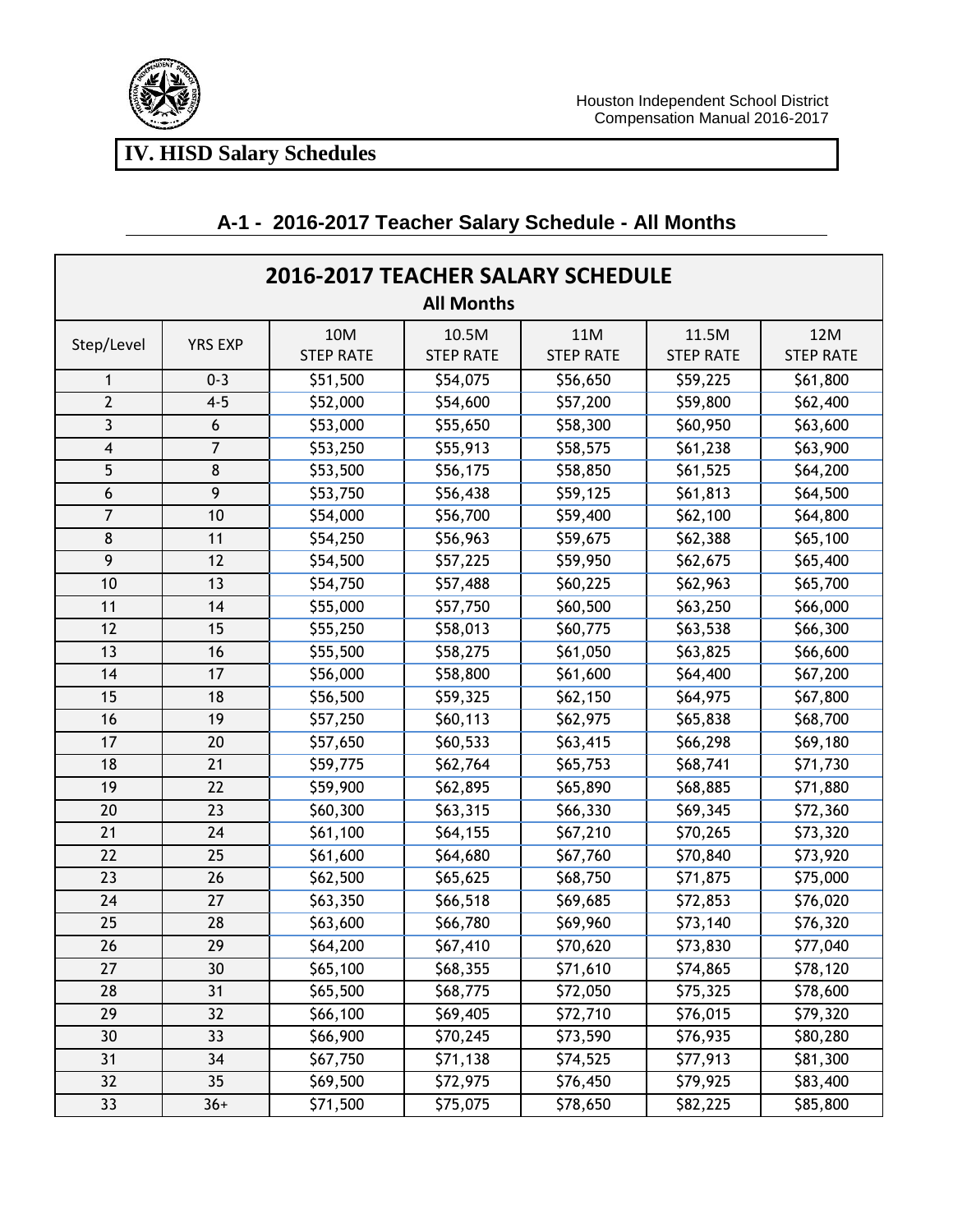

| <b>2016-2017 EVALUATION SPECIALIST SCHEDULE</b> |                 |                  |                  |                  |                       |                      |  |
|-------------------------------------------------|-----------------|------------------|------------------|------------------|-----------------------|----------------------|--|
|                                                 |                 |                  |                  |                  |                       |                      |  |
| Step/Level                                      | <b>YRS EXP</b>  | 10M              | 10.5M            | 11M              | 11.5M                 | 12M                  |  |
|                                                 |                 | <b>STEP RATE</b> | <b>STEP RATE</b> | <b>STEP RATE</b> | <b>STEP RATE</b>      | <b>STEP RATE</b>     |  |
| $\mathbf{1}$                                    | $0 - 3$         | \$54,500         | \$57,075         | \$59,650         | \$62,225              | \$64,800             |  |
| $\overline{2}$                                  | $4 - 5$         | \$55,000         | \$57,600         | \$60,200         | \$62,800              | \$65,400             |  |
| 3                                               | 6               | \$56,000         | \$58,650         | \$61,300         | \$63,950              | \$66,600             |  |
| $\overline{\mathbf{4}}$                         | $\overline{7}$  | \$56,250         | \$58,913         | \$61,575         | \$64,238              | \$66,900             |  |
| 5                                               | 8               | \$56,500         | \$59,175         | \$61,850         | \$64,525              | \$67,200             |  |
| 6                                               | 9               | \$56,750         | \$59,438         | \$62,125         | \$64,813              | \$67,500             |  |
| $\overline{7}$                                  | 10              | \$57,000         | \$59,700         | \$62,400         | \$65,100              | \$67,800             |  |
| 8                                               | 11              | \$57,250         | \$59,963         | \$62,675         | \$65,388              | \$68,100             |  |
| $\overline{9}$                                  | $\overline{12}$ | \$57,500         | \$60,225         | \$62,950         | \$65,675              | \$68,400             |  |
| 10                                              | 13              | \$57,750         | \$60,488         | \$63,225         | \$65,963              | \$68,700             |  |
| 11                                              | 14              | \$58,000         | \$60,750         | \$63,500         | \$66,250              | $\overline{569,000}$ |  |
| $\overline{12}$                                 | 15              | \$58,250         | \$61,013         | \$63,775         | \$66,538              | \$69,300             |  |
| 13                                              | 16              | \$58,500         | \$61,275         | \$64,050         | \$66,825              | \$69,600             |  |
| 14                                              | 17              | \$59,000         | \$61,800         | \$64,600         | \$67,400              | \$70,200             |  |
| 15                                              | 18              | \$59,500         | \$62,325         | \$65,150         | \$67,975              | \$70,800             |  |
| 16                                              | $\overline{19}$ | \$60,250         | \$63,113         | \$65,975         | \$68,838              | \$71,700             |  |
| 17                                              | $\overline{20}$ | \$60,650         | 563,533          | \$66,415         | \$69,298              | \$72,180             |  |
| 18                                              | 21              | \$62,775         | \$65,764         | \$68,753         | \$71,741              | \$74,730             |  |
| 19                                              | $\overline{22}$ | \$62,900         | 565,895          | \$68,890         | \$71,885              | \$74,880             |  |
| $\overline{20}$                                 | $\overline{23}$ | \$63,300         | \$66,315         | \$69,330         | 572,345               | \$75,360             |  |
| $\overline{21}$                                 | $\overline{24}$ | \$64,100         | \$67,155         | \$70,210         | \$73,265              | \$76,320             |  |
| 22                                              | 25              | \$64,600         | \$67,680         | \$70,760         | \$73,840              | \$76,920             |  |
| $\overline{23}$                                 | 26              | \$65,500         | \$68,625         | \$71,750         | \$74,875              | \$78,000             |  |
| $\overline{24}$                                 | 27              | \$66,350         | \$69,518         | \$72,685         | \$75,853              | \$79,020             |  |
| $\overline{25}$                                 | $\overline{28}$ | \$66,600         | \$69,780         | \$72,960         | $\overline{576, 140}$ | \$79,320             |  |
| 26                                              | 29              | \$67,200         | \$70,410         | \$73,620         | \$76,830              | \$80,040             |  |
| $\overline{27}$                                 | $\overline{30}$ | \$68,100         | \$71,355         | \$74,610         | $\overline{577,865}$  | \$81,120             |  |
| 28                                              | $\overline{31}$ | \$68,500         | \$71,775         | \$75,050         | \$78,325              | \$81,600             |  |
| 29                                              | 32              | \$69,100         | \$72,405         | \$75,710         | \$79,015              | \$82,320             |  |
| 30                                              | 33              | \$69,900         | \$73,245         | \$76,590         | \$79,935              | \$83,280             |  |
| $\overline{31}$                                 | $\overline{34}$ | \$70,750         | \$74,138         | \$77,525         | \$80,913              | \$84,300             |  |
| $\overline{32}$                                 | $\overline{35}$ | \$72,500         | \$75,975         | \$79,450         | \$82,925              | \$86,400             |  |
| $\overline{33}$                                 | $36+$           | \$74,500         | \$78,075         | \$81,650         | \$85,225              | \$88,800             |  |

## **A-2 - 2016-2017 Evaluation Specialist/LSSP Salary Schedule – All Months**

The Evaluation Specialist/LSSP Salary Schedule consists of the teacher step/level amounts plus \$3,000 evaluation specialist amount.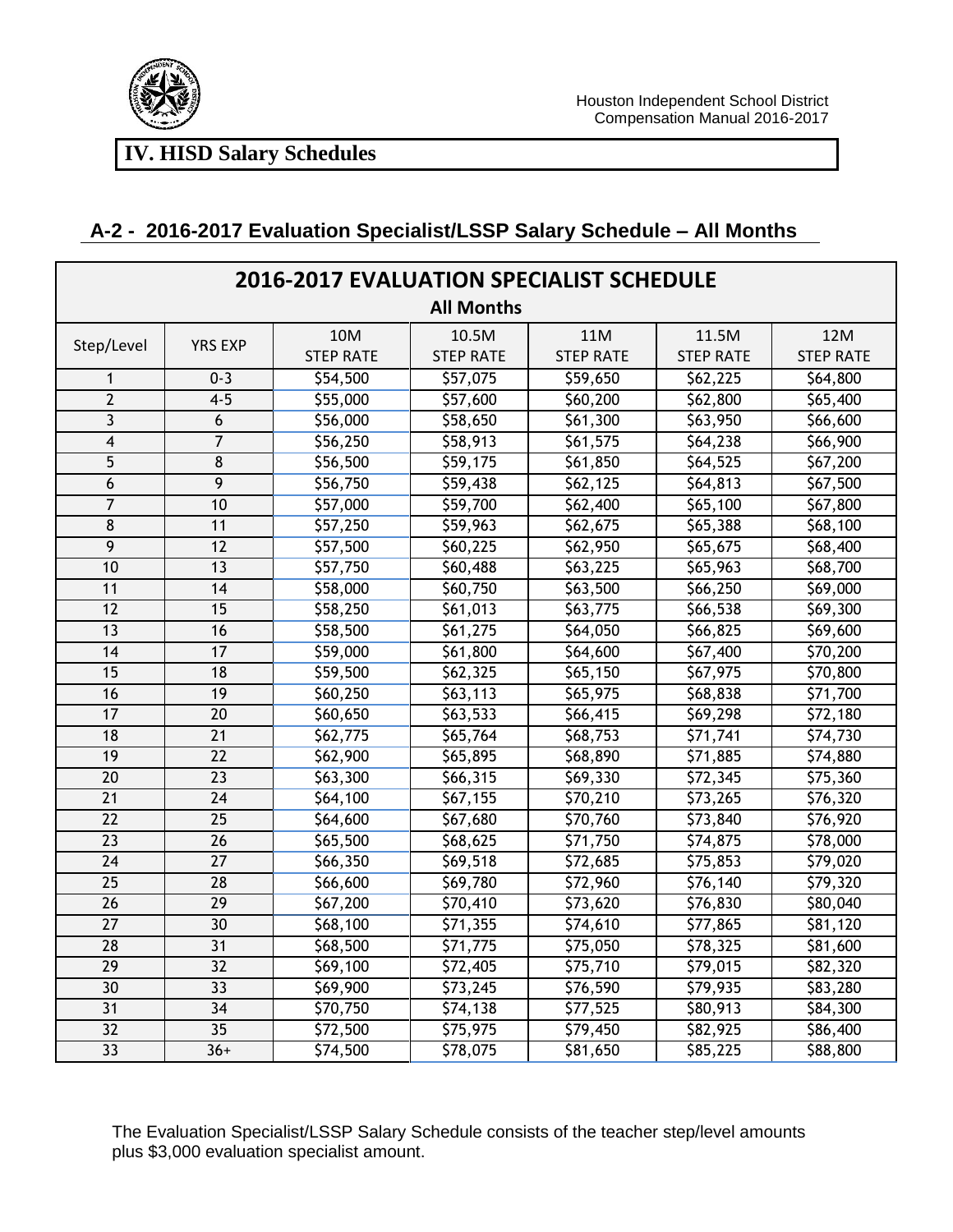

## **A-3 - 2016-2017 Counselor Salary Schedule – All Months**

| <b>2016-2017 COUNSELOR SCHEDULE</b> |                  |                  |                  |                  |                  |                      |  |
|-------------------------------------|------------------|------------------|------------------|------------------|------------------|----------------------|--|
| <b>All Months</b>                   |                  |                  |                  |                  |                  |                      |  |
| Step/Level                          |                  | 10M              | 10.5M            | 11M              | 11.5M            | <b>12M</b>           |  |
|                                     | <b>YRS EXP</b>   | <b>STEP RATE</b> | <b>STEP RATE</b> | <b>STEP RATE</b> | <b>STEP RATE</b> | <b>STEP RATE</b>     |  |
| $\mathbf{1}$                        | $0 - 3$          | \$52,500         | \$55,075         | \$57,650         | \$60,225         | \$62,800             |  |
| $\overline{2}$                      | $4 - 5$          | \$53,000         | \$55,600         | \$58,200         | \$60,800         | \$63,400             |  |
| 3                                   | $\boldsymbol{6}$ | \$54,000         | \$56,650         | \$59,300         | \$61,950         | \$64,600             |  |
| 4                                   | $\overline{7}$   | \$54,250         | \$56,913         | \$59,575         | \$62,238         | \$64,900             |  |
| 5                                   | 8                | \$54,500         | \$57,175         | \$59,850         | \$62,525         | \$65,200             |  |
| 6                                   | $\overline{9}$   | \$54,750         | \$57,438         | \$60,125         | \$62,813         | \$65,500             |  |
| $\overline{7}$                      | 10               | \$55,000         | \$57,700         | \$60,400         | \$63,100         | \$65,800             |  |
| 8                                   | 11               | \$55,250         | \$57,963         | \$60,675         | \$63,388         | \$66,100             |  |
| $\overline{9}$                      | $\overline{12}$  | \$55,500         | \$58,225         | \$60,950         | \$63,675         | \$66,400             |  |
| 10                                  | 13               | \$55,750         | \$58,488         | \$61,225         | \$63,963         | \$66,700             |  |
| 11                                  | 14               | \$56,000         | \$58,750         | \$61,500         | \$64,250         | \$67,000             |  |
| $\overline{12}$                     | 15               | \$56,250         | \$59,013         | \$61,775         | \$64,538         | \$67,300             |  |
| 13                                  | 16               | \$56,500         | \$59,275         | \$62,050         | \$64,825         | \$67,600             |  |
| 14                                  | 17               | \$57,000         | \$59,800         | \$62,600         | \$65,400         | \$68,200             |  |
| $\overline{15}$                     | 18               | \$57,500         | \$60,325         | \$63,150         | \$65,975         | \$68,800             |  |
| 16                                  | 19               | \$58,250         | \$61,113         | \$63,975         | \$66,838         | \$69,700             |  |
| $\overline{17}$                     | $\overline{20}$  | \$58,650         | \$61,533         | \$64,415         | \$67,298         | \$70,180             |  |
| 18                                  | $\overline{21}$  | \$60,775         | \$63,764         | \$66,753         | \$69,741         | \$72,730             |  |
| $\overline{19}$                     | $\overline{22}$  | \$60,900         | \$63,895         | \$66,890         | \$69,885         | \$72,880             |  |
| $\overline{20}$                     | $\overline{23}$  | \$61,300         | \$64,315         | \$67,330         | \$70,345         | $\overline{573,360}$ |  |
| 21                                  | $\overline{24}$  | \$62,100         | \$65,155         | \$68,210         | \$71,265         | \$74,320             |  |
| 22                                  | 25               | \$62,600         | \$65,680         | \$68,760         | \$71,840         | \$74,920             |  |
| $\overline{23}$                     | $\overline{26}$  | \$63,500         | \$66,625         | \$69,750         | \$72,875         | $\overline{57}6,000$ |  |
| $\overline{24}$                     | $\overline{27}$  | \$64,350         | \$67,518         | \$70,685         | \$73,853         | $\overline{577,020}$ |  |
| $\overline{25}$                     | $\overline{28}$  | \$64,600         | \$67,780         | \$70,960         | \$74,140         | \$77,320             |  |
| $\overline{26}$                     | $\overline{29}$  | \$65,200         | \$68,410         | \$71,620         | \$74,830         | \$78,040             |  |
| $\overline{27}$                     | $\overline{30}$  | \$66,100         | \$69,355         | \$72,610         | \$75,865         | 579,120              |  |
| $\overline{28}$                     | $\overline{31}$  | \$66,500         | \$69,775         | \$73,050         | \$76,325         | \$79,600             |  |
| 29                                  | 32               | \$67,100         | \$70,405         | \$73,710         | \$77,015         | \$80,320             |  |
| 30                                  | 33               | \$67,900         | \$71,245         | \$74,590         | \$77,935         | \$81,280             |  |
| 31                                  | 34               | \$68,750         | \$72,138         | \$75,525         | \$78,913         | \$82,300             |  |
| $\overline{32}$                     | $\overline{35}$  | \$70,500         | \$73,975         | \$77,450         | \$80,925         | \$84,400             |  |
| $\overline{33}$                     | $36+$            | \$72,500         | 576,075          | \$79,650         | \$83,225         | $\overline{$}86,800$ |  |

 The Counselor Salary Schedule consists of the teacher step/level amounts plus \$1,000 counselor pay amount.